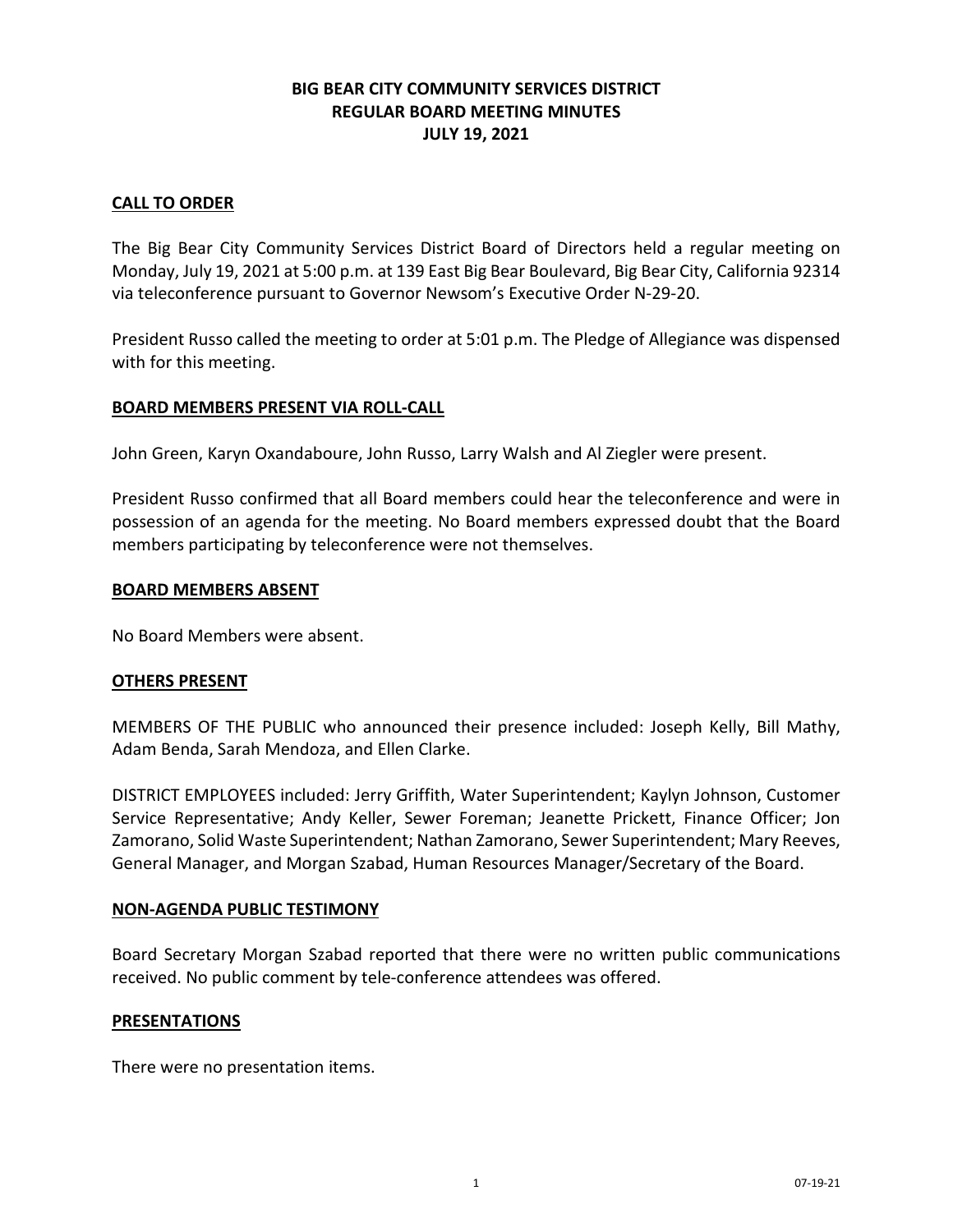## **INFORMATION ITEMS**

General Manager Mary Reeves explained that staff will be amending the agenda and are going to pull item 13 B. "Memorandum of Understanding (MOU) by and among the Big Bear Area Regional Wastewater Agency (BBARWA), the City of Big Bear Lake, Department of Water and Power (DWP), the Big Bear City Community Services District (CSD), and the Big Bear Municipal Water District (MWD) regarding a Grant Funding Contract with the Santa Ana Watershed Project Authority for the Replenish Big Bear Project" from this agenda and move to a future agenda due to additional changes needed for this MOU. Public comment regarding this pulled agenda item was heard.

### **CONSENT CALENDAR**

President Russo read aloud the items on the consent calendar and asked for any public comment regarding the consent calendar items. There was no public comment given.

### **MOTION**

Upon motion by Director Walsh, seconded by Director Green, and carried by the following roll-call vote:

| AYES:     | GREEN, OXANDABOURE, RUSSO, WALSH, ZIEGLER |
|-----------|-------------------------------------------|
| NOES:     | <b>NONE</b>                               |
| ABSENT:   | <b>NONE</b>                               |
| ABSTAINS: | <b>NONE</b>                               |

The Board approved the following consent items as presented:

- A. Minutes Regular Meeting June 21, 2021 and Special Meeting June 23, 2021
- B. Cash/Checks Disbursements and Credit Card Purchases June 2021 \$523,294.47

#### **REQUESTS FOR CONTINUANCE**

There were no requests for continuance.

#### **ITEMS REMOVED FROM THE CONSENT CALENDAR FOR DISCUSSION**

There were no items removed from the consent calendar for discussion.

#### **COMMITTEE & BOARD MEMBER REPORTS**

A. The following Committees met since the last Board Meeting:

There were no Committee or Board Member reports.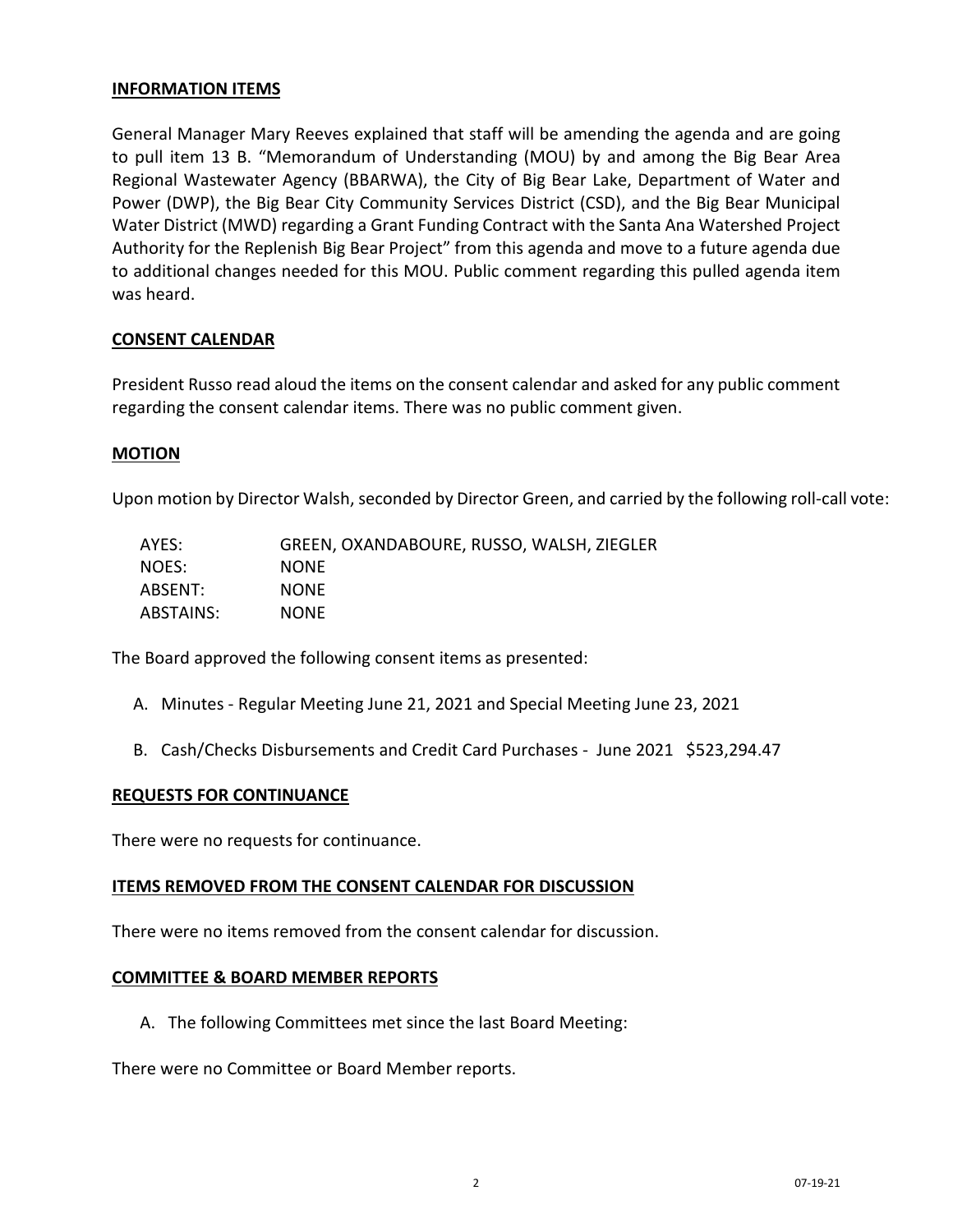# **STAFF REPORTS**

The General Manager's Report and Supervisors' Monthly Reports for June 2021 were discussed, received, and filed.

## **UNFINISHED BUSINESS**

There were no unfinished business items.

## **NEW BUSINESS/ADOPTION AGENDA/DISCUSSION/NOTICED HEARINGS**

A. Proposed Resolution 2021-14 – A Resolution of the Board of Directors of the Big Bear City Community Services District adopting a written report regarding Delinquent Trash Collection Charges and Delinquent Water Service Charges and directing that such charges be collected on the tax roll

The noticed public hearing on Proposed Resolution 2021-14 was opened at 5:17 p.m.

President Russo asked General Manager Mary Reeves to describe this agenda item. General Manager Mary Reeves stated that proposed resolution 2021-14 adopts a written report regarding delinquent trash collection charges and delinquent water service charges and directs that such charges be collected on the tax roll. Ms. Reeves explained that this is a continuation of our current process for delinquent charges. The delinquent charges being sent to the tax roll are currently only for charges prior to the March 1, 2020 COVID-19 pandemic restriction. President Russo asked for Board and public comment. Staff answered Board questions and no public comment was given.

The public hearing on Proposed Resolution 2021-14 was closed at 5:18 p.m.

## **MOTION**

Upon motion by Director Green, seconded by Director Walsh, and carried by the following rollcall vote:

| AYES:     | GREEN, OXANDABOURE, RUSSO, WALSH, ZIEGLER |
|-----------|-------------------------------------------|
| NOES:     | <b>NONE</b>                               |
| ABSENT:   | <b>NONE</b>                               |
| ABSTAINS: | <b>NONE</b>                               |

The Board adopted Resolution 2021-14, the caption of which reads as follows:

### RESOLUTION 2021-14

A Resolution of the Big Bear City Community Services District adopting a written report regarding Delinquent Trash Collection Charges and Delinquent Water Service Charges and directing that such charges be collected on the tax roll

See BBCCSD Resolution and Ordinance Book Number 34 for complete copy of Resolution 2021-14.